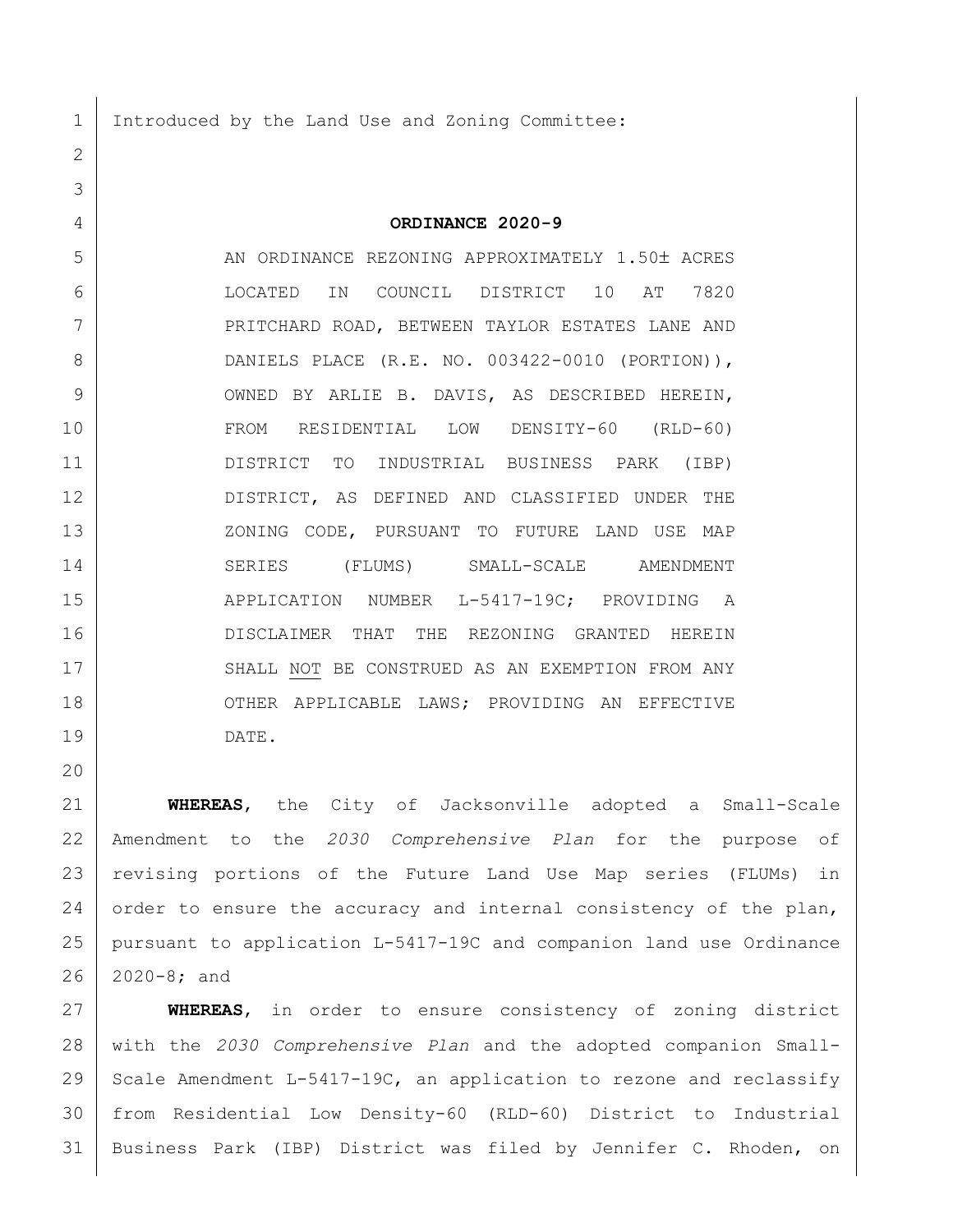1 behalf of the owner of approximately 1.50 $\pm$  acres of certain real 2 property in Council District 10, as more particularly described in 3 Section 1; and

 **WHEREAS**, the Planning and Development Department, in order to ensure consistency of this zoning district with the *2030 Comprehensive Plan*, has considered the rezoning and has rendered an 7 advisory opinion; and

 **WHEREAS**, the Planning Commission has considered the 9 application and has rendered an advisory opinion; and

 **WHEREAS**, the Land Use and Zoning (LUZ) Committee, after due notice, held a public hearing and made its recommendation to the 12 Council; and

 **WHEREAS**, the City Council, after due notice, held a public 14 | hearing, and taking into consideration the above recommendations as well as all oral and written comments received during the public hearings, the Council finds that such rezoning is consistent with the *2030 Comprehensive Plan* adopted under the comprehensive planning ordinance for future development of the City of 19 Jacksonville; now, therefore

**BE IT ORDAINED** by the Council of the City of Jacksonville:

 **Section 1. Subject Property Location and Description.** The 22 | approximately  $1.50\pm$  acres (R.E. No. 003422-0010 (portion)) are located in Council District 10, at 7820 Pritchard Road, between Taylor Estates Lane and Daniels Place, as more particularly described in **Exhibit 1**, dated November 14, 2019, and graphically depicted in **Exhibit 2**, both of which are **attached hereto** and 27 incorporated herein by this reference (Subject Property).

 **Section 2. Owner and Applicant Description.** The Subject Property is owned by Arlie B. Davis. The applicant is Jennifer C. Rhoden, 3840 Magill Road, Jacksonville, Florida 32220; (904) 868- 6586.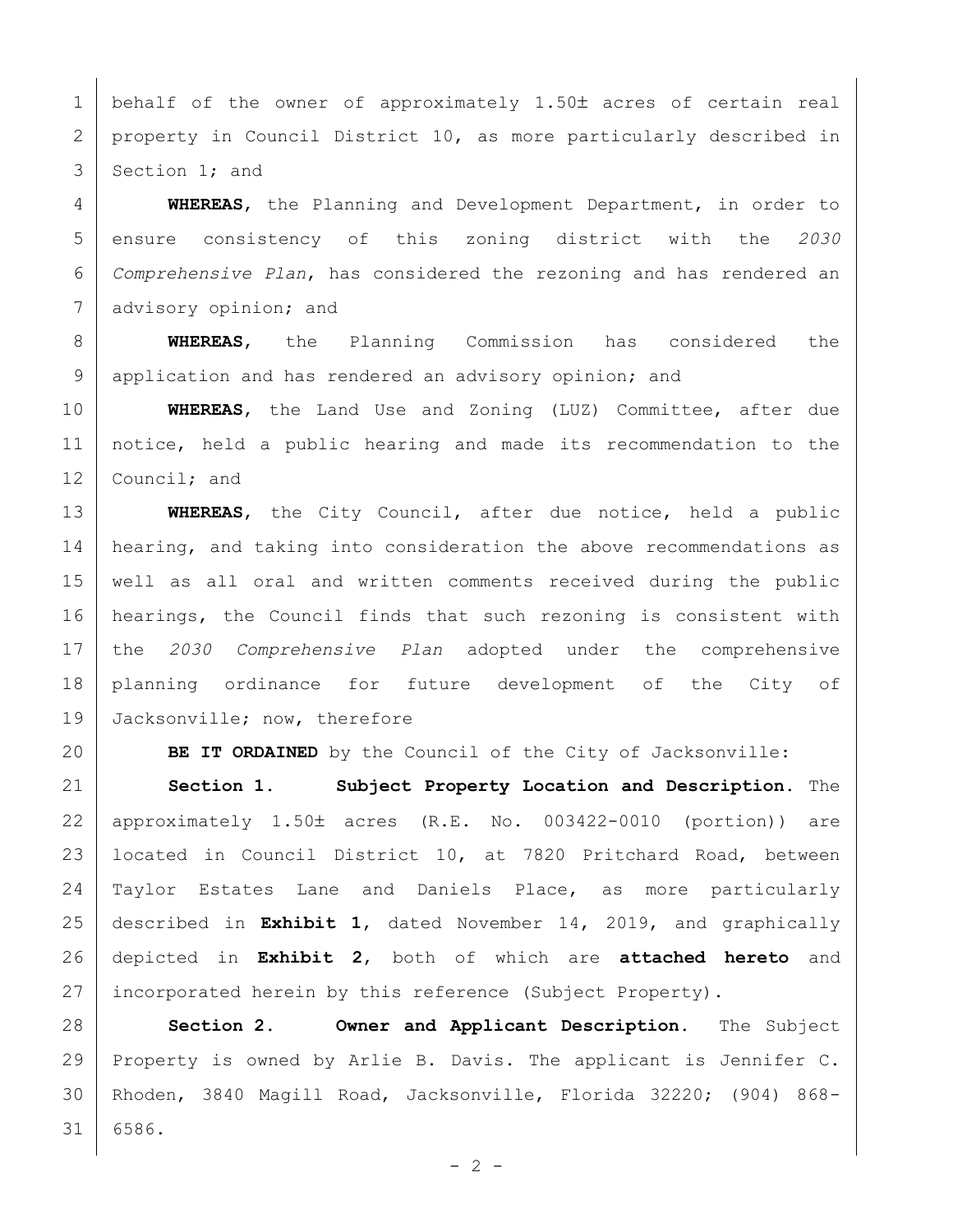**Section 3. Property Rezoned.** The Subject Property, pursuant to adopted companion Small-Scale Amendment Application L- 5417-19C, is hereby rezoned and reclassified from Residential Low Density-60 (RLD-60) District to Industrial Business Park (IBP) District.

 **Section 4. Contingency.** This rezoning shall not become effective until 31 days after adoption of the companion Small-Scale 8 | Amendment; and further provided that if the companion Small-Scale 9 | Amendment is challenged by the state land planning agency, this 10 rezoning shall not become effective until the state land planning agency or the Administration Commission issues a final order determining the companion Small-Scale Amendment is in compliance with Chapter 163, *Florida Statutes.*

14 **Section 5. Disclaimer.** The rezoning granted herein 15 shall **not** be construed as an exemption from any other applicable 16 | local, state, or federal laws, regulations, requirements, permits 17 or approvals. All other applicable local, state or federal permits 18 or approvals shall be obtained before commencement of the 19 development or use and issuance of this rezoning is based upon 20 acknowledgement, representation and confirmation made by the 21 | applicant(s), owner(s), developer(s) and/or any authorized agent(s) 22 or designee(s) that the subject business, development and/or use 23 | will be operated in strict compliance with all laws. Issuance of 24 this rezoning does **not** approve, promote or condone any practice or 25 act that is prohibited or restricted by any federal, state or local 26 laws.

27 **Section 6. Effective Date.** The enactment of this 28 | Ordinance shall be deemed to constitute a quasi-judicial action of 29 the City Council and shall become effective upon signature by the 30 Council President and the Council Secretary.

31

- 3 -